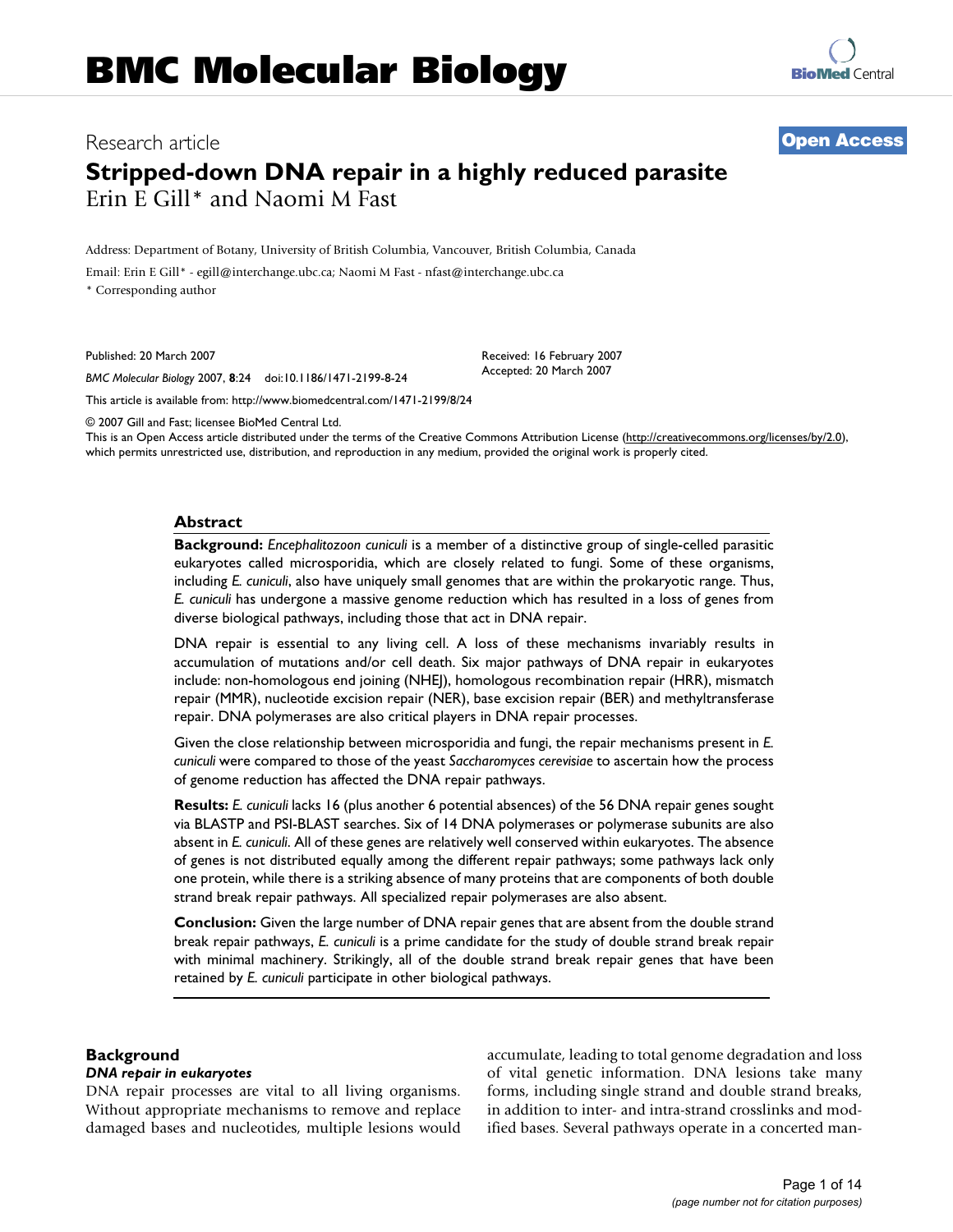ner to minimize information loss each time a DNA lesion occurs. Many of these fundamental pathways have been conserved throughout eukaryotes, and many eukaryotic enzymes have homologues in prokaryotes [1].

Eukaryotic DNA repair can be divided into six primary pathways, all of which are conserved [2]. Some types of DNA lesions (such as double stranded breaks) can be recognized and repaired by more than one pathway. Therefore there is some overlap in function between pathways [2]. Mismatch repair (MMR), base excision repair (BER) and nucleotide excision repair (NER) all operate to repair aberrant bases or nucleotides from one strand of the double helix, using the other strand as a template for new DNA synthesis. In contrast, methyltransferase repair does not require the synthesis of new DNA; anomalous methyl groups are removed without causing any breaks in the double helix. Non-homologous end joining repair (NHEJ) and homologous recombination repair (HRR) are double strand break repair pathways [2]. Double strand breaks are one of the most detrimental forms of DNA lesions, as they can cause genome fragmentation and apoptosis if they are not properly repaired [3]. (See Figure 1 for a comparison of DNA repair processes.)

DNA polymerases are key players in DNA repair, as they are required to fill in gaps created by repair enzymes or incurred from damage [4]. Eukaryotic cells have a wide range of polymerases that are specialized in function; certain polymerases act almost solely in genome replication, others are only active at DNA lesions, and a few have dual roles in repair and replication [4].

For consistency, the names of the genes and proteins involved in these pathways will be referred to using *Saccharomyces cerevisiae* nomenclature.

# *Genome reduction in* **Encephalitozoon cuniculi**

*Encephalitozoon cuniculi* belongs to a group of obligate intracellular parasites known as microsporidia. These organisms infect a variety of animals including fish, insects and mammals. Various microsporidia have gained the attention of the medical community in the past few decades due to their infection of immuno-compromised humans, such as AIDS and chemotherapy patients [5].

Microsporidian genomes range in size from 2.3 Mbp to 19.5 Mbp. The only completely sequenced microsporidian genome, that of *E. cuniculi*, is a mere 2.9 Mbp in size [6]. The *E. cuniculi* genome is smaller than that of other eukaryotes for several reasons: it has fewer and shorter genes that are separated by tiny intergenic spaces and are only interrupted by a few short introns [6]. Given the degree of genome reduction, the effects are evident in most cellular processes, including DNA repair.

The precise phylogenetic position of microsporidia is not yet known, but a large body of evidence indicates that they are closely related to the fungi [6–10 and others]. Therefore, *E. cuniculi*'s DNA repair systems have been compared primarily to those of another fungus, the yeast *S. cerevisiae*. *S. cerevisiae*'s repair pathways have been well studied at the functional level, making this organism ideal for comparative purposes. In order to gain an accurate perspective of what genes have been lost from *E. cuniculi* during the process of genome reduction (i.e., genes that were present in the common ancestor of microsporidia and fungi), only genes that have homologues in animals were examined.

# **Results**

# *DNA repair inventory*

Comparison of DNA repair proteins in *S. cerevisiae* to *E. cuniculi*'s genome and proteome via BLAST and PSI-BLAST searches has revealed that *E. cuniculi* appears to contain a reduced set of proteins in all major repair pathways. Of the 56 repair genes that were sought in *E. cuniculi*, 16 are absent, with another 6 potentially absent. Six out of 14 DNA polymerases or polymerase subunits are absent (See Table 1). Although all repair pathways have been reduced, the loss of genes is not distributed evenly among pathways. Each process has been affected differently by genome reduction. A detailed discussion of the components of each pathway is presented below.

# *Base excision repair (BER)*

BER is one of the least complex of the DNA repair mechanisms, and involves only a small number of proteins. When a base becomes damaged, it is recognized by a DNA glycosylase that is specific for the particular base and/or the type of damage (methylation, oxidation, etc.). *S. cerevisiae* contains four types of glycosylases, although far more have been found in other organisms (animals, bacteria, etc.) [11]. Glycosylases cleave the glycosylic bond between the base and the deoxyribose to remove the damaged base, at which point a non-specific apurinic/apyrimidinic (AP) endonuclease (Apn1 or Apn2) removes the remaining deoxyribose phosphate to create a gap [12]. In short patch BER (which replaces a single nucleotide), the gap is filled by DNA polymerase β. In long patch BER (which replaces two or more nucleotides), the DNA polymerases β, or δ and ε in concert with proliferating cell nuclear antigen (PCNA) synthesize several nucleotides which displace the original DNA strand. Rad27 then removes the displaced DNA. The ligase Cdc9 (or DNA ligase III and Xrcc1 in other eukaryotes) is used to seal the nick [13,14].

The Rad1-Rad10 and Mus81-Mms4 endonucleases are also believed to play minor roles in BER by processing the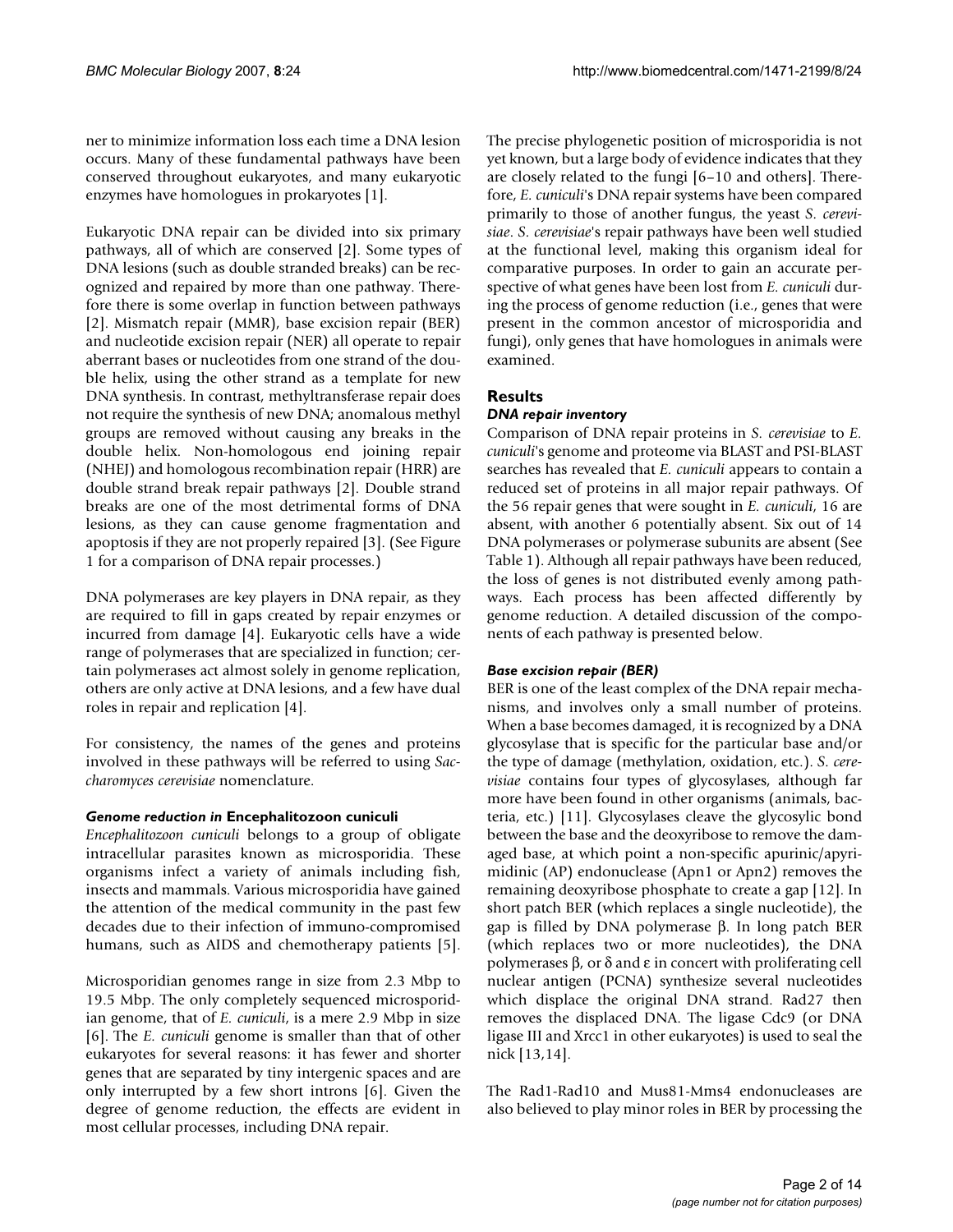

#### **Single Strand Repair**



3' ends of the DNA once an incision has been made into the sugar-phosphate backbone [12].

*E. cuniculi*'s BER pathway appears to be nearly complete, but lacks DNA polymerase β, the Cdc9 DNA ligase (but possesses Xrcc1, the cofactor of the ligase used in this process in some eukaryotes) and part of a 3' endonuclease, Mms4. (See Table 1) Deletion of either polymerase β or Mms4 is not a lethal mutation in yeast, however *S. cerevisiae* cannot survive in the absence of Cdc9 [15]. Another ligase is likely utilized for BER in *E. cuniculi*, as sharing non-specialized enzymes between pathways is not uncommon in *S. cerevisiae* (see discussion), and there is no reason to believe that this is not the case in *E. cuniculi*.

#### *Nucleotide excision repair (NER)*

NER is used primarily to remove bulky lesions from DNA, such as inter- and intra-strand crosslinks. NER is a more complex process than BER, and utilizes a large number of proteins that are evolutionarily conserved among eukaryotes. NER is comprised of two subpathways, global

genome repair (GGR) and transcription-coupled repair (TCR). As is suggested by their names, the subpathways act on different types of DNA: DNA that is not transcribed (or the non-transcribed strands of expressed genes), and actively transcribed DNA, respectively. In both GGR and TCR, DNA damage recognition is the first step to occur, followed by DNA unwinding. Next, incisions are made on either side of the aberrant base(s), and a total of 25–30 nucleotides on either side are removed as a single strand. The gap is then filled by DNA polymerase and sealed by DNA ligase. Recruitment of five multi-protein complexes, nucleotide excision repair factors (NEFs) 1 through 4 and the replication protein A (RPA) complex, is believed to take place in a stepwise manner to complete this process. The RPA complex is composed of Rpa1 and Rpa2 and recognizes damaged DNA.

In GGR, the first protein complex to arrive at the damaged site is NEF4, which recognizes damage and is composed of the proteins Rad7 and Rad16. Rad7 binds the NEF2 complex (Rad4/Rad23), recruiting it to the damaged site and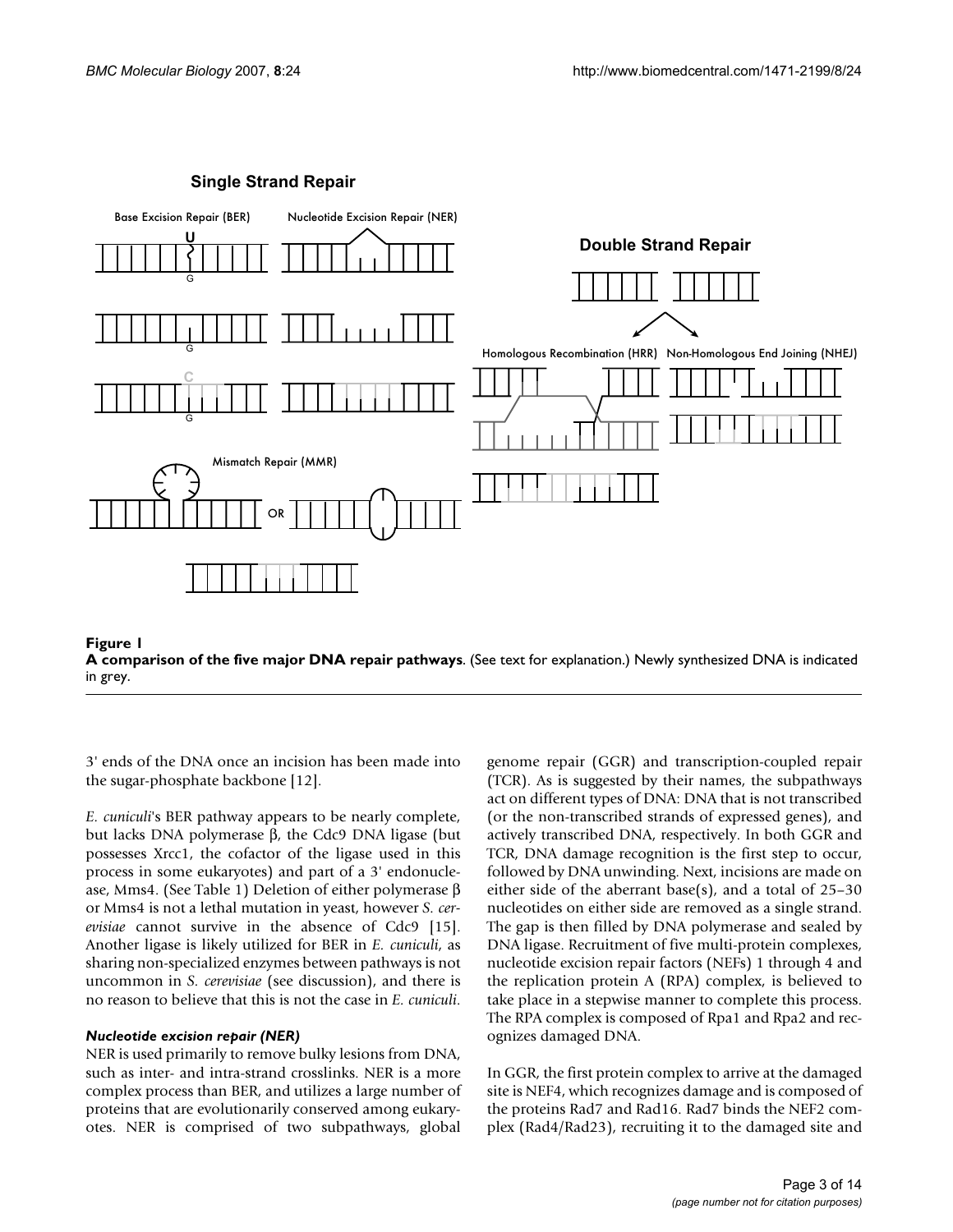|                  |                           | <b>Base Excision Repair (BER)</b>  |                                  |                   |                           | <b>Nucleotide Excision Repair (NER)</b> |                                  |
|------------------|---------------------------|------------------------------------|----------------------------------|-------------------|---------------------------|-----------------------------------------|----------------------------------|
| <b>Gene Name</b> | Present in E.<br>cuniculi | S. cerevisiae<br><b>Protein ID</b> | E. cuniculi<br><b>Protein ID</b> | <b>Gene Name</b>  | Present in E.<br>cuniculi | S. cerevisiae<br><b>Protein ID</b>      | E. cuniculi<br><b>Protein ID</b> |
| Apnl             | Y                         | CAA81954                           | CAD26065                         | Rad (XPF)         | Y                         | P06777                                  | CAD26381                         |
| Apn <sub>2</sub> | Υ                         | NP_009534                          | NP_585892                        | Rad2 (XPG)        | Υ                         | CAA97287                                | CAD27314/<br>XP_955715           |
| Magl             | Υ                         | NP_011069                          | CAD25924/<br>CAD26679            | Rad3 (Ercc2/XPD)  | Υ                         | CAA46255                                | NP_585776                        |
| Mus81            | Υ                         | NP_010674                          | NP_584664                        | Rad4 (XPC)        | Υ                         | CAA39375                                | CAD24914                         |
| Ntgl             | Y                         | NP_009387                          | CAD26394                         | Rad I 0 (Ercc I)  | Υ                         | CAA86642                                | CAD25852/<br>NP_586248           |
| Oggl             | Y                         | NP_013651                          | CAD26383                         | Rad14 (XPA)       | Υ                         | P28519                                  | NP_586232                        |
| <b>PCNA</b>      | Υ                         | AAS56041                           | NP_597446                        | Rad25 (Ssl2/XPB)  | Υ                         | Q00578                                  | CAD24977                         |
| Rad I (XPF)      | Υ                         | P06777                             | CAD26381                         | Rad26 (Ercc6/CSB) | Υ                         | CAA57290                                | CAD27013/<br>XP_955594           |
| Rad IO (Erccl)   | Υ                         | CAA86642                           | CAD25852/<br>NP_586248           | Rpal              | Υ                         | NP_009404                               | CAD25779                         |
| Rad27 (Fen1)     | Υ                         | CAA81953                           | CAD26252                         | Rpa <sub>2</sub>  | Υ                         | NP 014087                               | CAD25396                         |
| Ungl             | Υ                         | CAA86634                           | CAD26772                         | SsII              | Υ                         | CAA97527                                | CAD25215                         |
| *Xrccl (Cut5)    | Y                         | P32372                             | NP_584657                        | Tfb <sub>2</sub>  | Y                         | AAB40628                                | CAD24937                         |
| Cdc9 (DNA lig I) | N                         | <b>CAA48158</b>                    |                                  | Tfb3              | Y                         | AAB64899                                | CAD25932                         |
| Ddcl (Rad9)      | N                         | NP_015130                          | $\blacksquare$                   | Tfb4              | Υ                         | NP_015381                               | CAD25620                         |
| Mec3 (Husl)      | N                         | NP_013391                          | ٠                                | Rad7              | ļ                         | CAA85071                                |                                  |
| Mms4             | N                         | NP_009656                          | $\blacksquare$                   | Rad I6            | ļ                         | CAA89580                                |                                  |
| Rad17 (Rad1)     | N                         | CAA99699                           |                                  | Rad23 (HR23B)     | N                         | AAB28441                                |                                  |
|                  |                           |                                    |                                  | <b>Tfb1</b>       | N                         | AAB64747                                |                                  |
|                  |                           | <b>Methyltransferase Repair</b>    |                                  |                   |                           | <b>DNA Polymerases</b>                  |                                  |
| <b>Gene Name</b> | Present in E.<br>cuniculi | S. cerevisiae<br><b>Protein ID</b> | E. cuniculi<br><b>Protein ID</b> | <b>Gene Name</b>  | Present in E.<br>cuniculi | S. cerevisiae<br><b>Protein ID</b>      | E. cuniculi<br><b>Protein ID</b> |
| Mgtl             | N                         | <b>CAA42920</b>                    | $\blacksquare$                   | $\alpha$ Poll     | Y                         | AAZ22505                                | CAD26619                         |
|                  |                           |                                    |                                  | $\alpha$ Pol12    | Υ                         | NP_009518                               | CAD25827                         |
|                  |                           | Mismatch Repair (MMR)              |                                  | $\alpha$ Pri l    | Υ                         | AAT92878                                | CAD26368                         |
| <b>Gene Name</b> | Present in E.<br>cuniculi | S. cerevisiae<br><b>Protein ID</b> | E. cuniculi<br><b>Protein ID</b> | $\alpha$ Pri2     | Υ                         | NP_012879                               | <b>CAD26641</b>                  |

#### **Table 1:** *S. cerevisiae* **DNA polymerases and proteins that participate in the five primary DNA repair pathways.**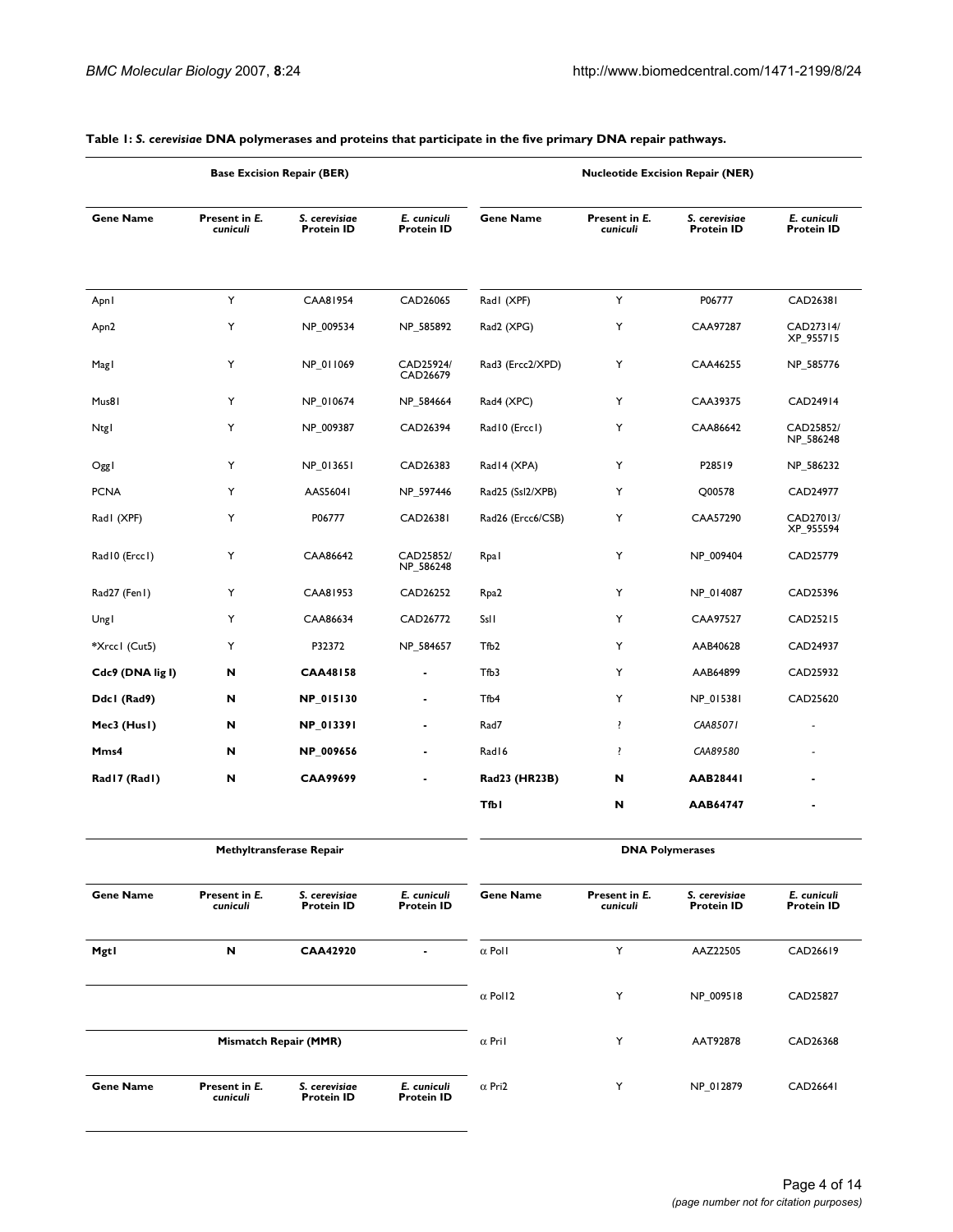| Table 1: S. cerevisiae DNA polymerases and proteins that participate in the five primary DNA repair pathways. (Continued) |  |  |  |  |  |
|---------------------------------------------------------------------------------------------------------------------------|--|--|--|--|--|
|---------------------------------------------------------------------------------------------------------------------------|--|--|--|--|--|

|                  |   |                 |                        | $\delta$ Pol3   | Y | CAA43922        | CAD27015  |
|------------------|---|-----------------|------------------------|-----------------|---|-----------------|-----------|
| Exol             | Y | NP 014676       | CAD25986               | $\delta$ Hys2   | Y | NP_012539       | CAD27050  |
| Mlhl             | Y | NP 013890       | NP_597370              | $\epsilon$ Dpb2 | Y | NP_015501       | NP_597373 |
| Msh <sub>2</sub> | Υ | CAA99102        | CAD26200/<br>NP_597565 | ε Pol2          | Y | NP 014137       | CAD25840  |
| Msh6             | Y | NP 010382       | NP_586186              | $\beta$ Pol4    | N | NP_009940       | ٠         |
| <b>PCNA</b>      | Y | AAS56041        | NP 597446              | $\gamma$ Mip I  | N | NP_014975       | ٠         |
| Pmsl             | Y | P14242          | NP_586432              | $\eta$ Rad30    | N | NP_010707       | ۰.        |
| Msh3             | N | <b>CAA42247</b> | ٠                      | ζ Rev3          | N | NP_015158       | ٠         |
|                  |   |                 |                        | ζ Rev7          | N | AAA98667        | ۰         |
|                  |   |                 |                        | <b>RevI</b>     | N | <b>CAA99674</b> |           |

**Homologous Recombination (HRR) Non-Homologous End Joining (NHEJ)**

| <b>Gene Name</b>      | Present in E.<br>cuniculi | S. cerevisiae<br><b>Protein ID</b> | E. cuniculi<br><b>Protein ID</b> | <b>Gene Name</b> | Present in E.<br>cuniculi | S. cerevisiae<br><b>Protein ID</b> | E. cuniculi<br><b>Protein ID</b> |
|-----------------------|---------------------------|------------------------------------|----------------------------------|------------------|---------------------------|------------------------------------|----------------------------------|
| Mrell (Rad32)         | Y                         | BAA02017                           | CAD26648/<br>NP_597471           | Mrell (Rad32)    | Y                         | BAA02017                           | CAD26648/<br>NP_597471           |
| Rad50                 | Y                         | CAA65494                           | CAD25593/<br>NP_585989           | Rad27 (Fen1)     | Υ                         | CAA81953                           | CAD26252                         |
| Rad51                 | Υ                         | CAA45563                           | CAD25992/<br>NP_586388           | Rad50            | Y                         | CAA65494                           | CAD25593/<br>NP_585989           |
| Rad52                 | Υ                         | CAA86623                           | XP_955647                        | Lifl (Xrcc4)     | ŗ                         | NP_011425                          | ٠                                |
| Rpal                  | Υ                         | NP_009404                          | CAD25779                         | *Xrs2 (Nbs1)     | ŗ                         | BAC80248                           |                                  |
| Rpa <sub>2</sub>      | Y                         | NP_014087                          | CAD25396                         | Ddcl (Rad9)      | N                         | NP_015130                          | ٠                                |
| Sgs I                 | Y                         | NP_013915                          | CAD25646                         | DnI4             | N                         | <b>CAA99193</b>                    | ٠                                |
| Rad55 (Rad51C)        | ŗ                         | BAA01284                           |                                  | Mec3 (Husl)      | N                         | NP_013391                          | ٠                                |
| Rad57 (Xrcc3)         | ŗ                         | NP_010287                          | ٠                                | <b>Ku70</b>      | N                         | NP_014011                          | ٠                                |
| *Xrs2 (Nbs1)          | ŗ                         | BAC80248                           | $\sim$                           | <b>Ku80</b>      | N                         | NP_013824                          |                                  |
| Ddcl (Rad9)           | N                         | NP_015130                          |                                  | Rad I 7 (Rad I)  | $\boldsymbol{\mathsf{N}}$ | <b>CAA99699</b>                    |                                  |
| Hpr5 (Srs2)           | N                         | <b>CAA89385</b>                    | ٠                                |                  |                           |                                    |                                  |
| Mec3 (Husl)           | N                         | NP_013391                          |                                  |                  |                           |                                    |                                  |
| Rad I 7 (Rad I)       | N                         | <b>CAA99699</b>                    |                                  |                  |                           |                                    |                                  |
| Rad24 (Rad17)         | N                         | P32641                             |                                  |                  |                           |                                    |                                  |
| Rad54                 | N                         | <b>CAA88534</b>                    |                                  |                  |                           |                                    |                                  |
| <b>Rdh54 (Rad54B)</b> | N                         | CAA85017                           |                                  |                  |                           |                                    |                                  |

Presence or absence in *E. cuniculi* is indicated (as defined in Methods), along with the genbank accession numbers for both S. cereviside and *E. cuniculi* proteins. Absent proteins are presented in bold type. Italicized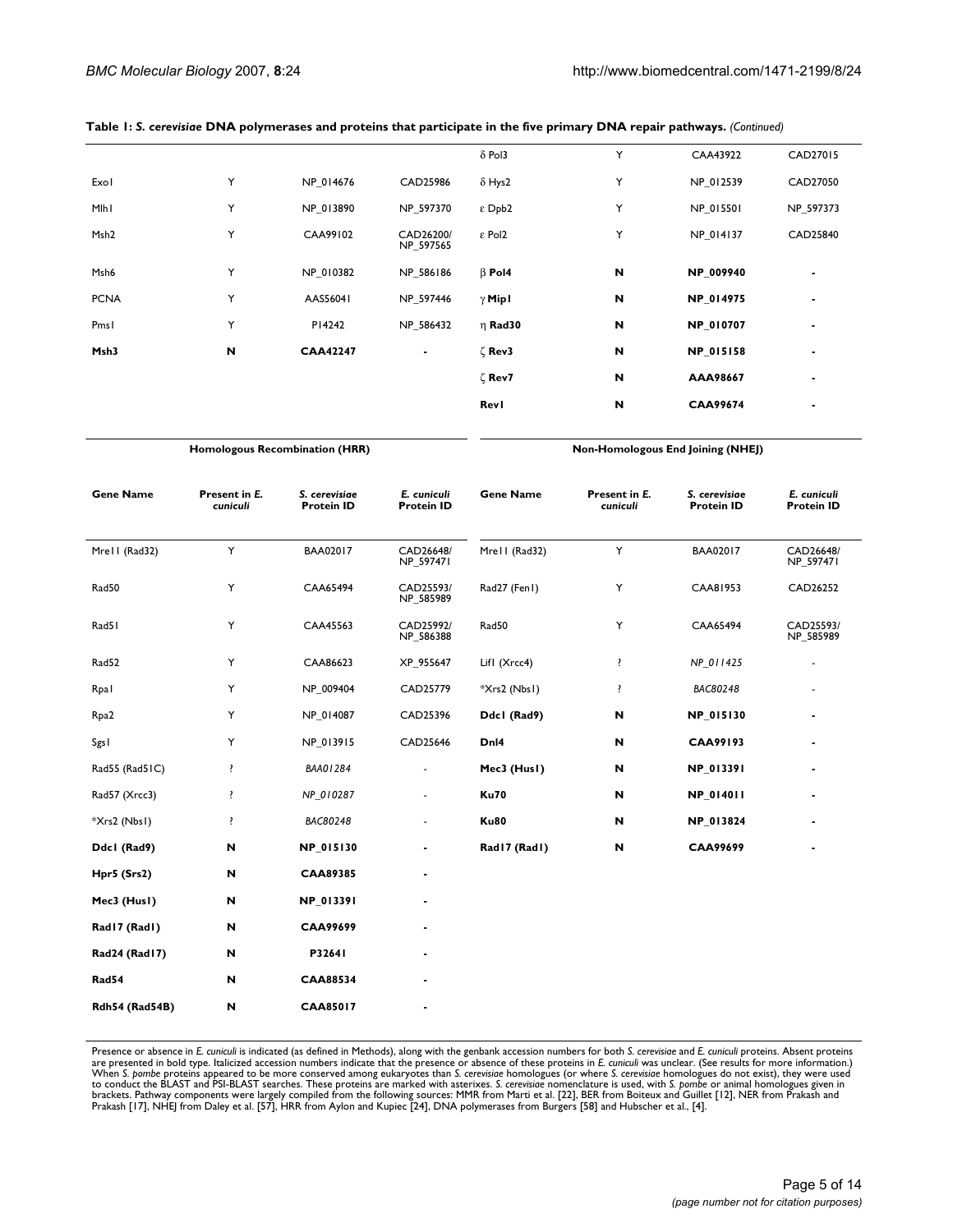increasing DNA binding efficiency. The presence of NEF4 is not strictly required for the recruitment of NEF2 to the DNA lesion, but facilitates the process. The above proteins do not act in the other sub-pathway; in TCR, initiation of repair takes place when an RNA polymerase stalls. Two proteins involved specifically in TCR, Rad26 and Rad28, also participate in the beginning of this process [16].

In both GGR and TCR, NEF1 and NEF3 are the next components to be recruited, and are held at the damage site by NEF2. NEF1 is composed of Rad1, Rad10 and Rad14, while NEF3 is composed of Rad2 and transcription elongation factor IIH (TFIIH). TFIIH contains the Rad3, Rad25, SSL1, TFB1, TFB2 and TFB3 proteins, and provides the single strand DNA helicases required for repair proteins to access the damaged site. Rad1 and Rad10 form a heterodimer that acts as a single strand endonuclease at the 5' end of the stretch of damaged DNA and Rad2 is a single strand endonuclease that cuts at the 3' end. RPA is thought to be the last player to arrive at the scene.

Many of these proteins also have roles in other cellular processes, such as recombination and transcription, therefore mutants express defects in several pathways. For a comprehensive review of NER, see Prakash and Prakash [17].

Most proteins participating in NER are present in *E. cuniculi*, with two exceptions. Half of a GGR heterodimeric damage sensor complex (Rad23) and the Tfb1 subunit of TFIIH appear to be absent (See Table 1). Rad23 appears to have diverse functions within the cell, ranging from DNA repair to the regulation of a cell-cycle checkpoint and protein degradation. Specifically, this protein helps to prevent the degradation of Rad4, as well as serving a role with the 26S proteasome in regulating the NER pathway [18,19]. Deletion of Tfb1 in *S. cerevisiae* is lethal [20], likely due to loss of function in transcription.

The presence or absence of Rad7 and Rad16 were not confirmed, as BLAST and PSI-BLAST searches using *S. cerevisiae* and *S. pombe* sequences as queries did not return homologues from most animals or other eukaryotes besides fungi.

# *Methyltransferase Repair*

Methyltransferases are present in both eukaryotes and prokaryotes and remove certain DNA lesions involving methylation (O<sup>6</sup>-methylguanine, O<sup>4</sup>-methylthymine). These proteins irreversibly relocate methyl groups from DNA to their own cysteine residues, and are therefore suicide enzymes [21].

*E. cuniculi* does not possess the methyltransferase found in other eukaryotes, Mgt1. Deletion of this gene is not lethal in *S. cerevisiae* [15].

### *Mismatch repair (MMR)*

In MMR, mismatches are recognized by the heterodimers MutSα (Msh2/Msh6) and MutSβ (Msh2/Msh3). Single base mismatches are recognized by MutSα and insertion/ deletion loops (IDLs) less than about 9 nucleotides in length are recognized by MutSβ [22]. Both MutSα and MutSβ can recognize a single unpaired nucleotide. PCNA is also involved in MMR, perhaps assisting in these initial recognition steps. MutLα (Mlh1/Pms1) binds MutSα and β and allows them to efficiently bind to IDLs and mismatches. The exonuclease Exo1 then excises the mismatched base(s) and a DNA polymerase and DNA ligase fill and seal the gap.

It should be noted that the proteins required for the MMR process differ among eukaryotes. For instance, *Drosophila* and *Caenorhabditis* lack Msh3 homologues, and therefore do not require them for the removal of IDLs [22]. *Schizosaccharomyces* does possess a Msh3 homologue, but it appears to play a different role within the cell, instead participating in recombination [23].

The majority of *S. cerevisiae* MMR proteins are present in *E. cuniculi*. The sole missing protein is Msh3, a subunit of the MutSβ heterodimer that recognizes small IDLs (See Table 1). Deletion of this gene in *S. cerevisiae* is not lethal (See discussion) [20].

#### *Homologous recombination repair (HRR)*

HRR is the major form of double strand break repair utilized in yeast. A double stranded break is recognized by damage recognition proteins, and single stranded overhangs are generated at both sides of the break. A region of the genome that is homologous to the single stranded overhangs is then found. Strand invasion follows, and the homologous (non-damaged) DNA is used as a template for synthesis on the broken strand. HRR is completed through re-annealing of the broken DNA strand and ligation. See figure 2 for an overview of this process.

The Rad51, 52, 54, 55 and 57 proteins perform most steps of the HRR process. Rad51 is a homologue of the bacterial enzyme RecA, and is well conserved within eukaryotes. When a double strand break is formed, the MRX complex (which is composed of Mre11, Rad50 and Xrs2, and also acts in NHEJ) is involved in damage recognition. The DNA ends on either side of the break are then chewed back in the 5' to 3' direction by an unknown nuclease. Rad24 (which is a checkpoint protein as well) is also involved in end processing. The results of this process are short 3' overhangs on either strand. RPA (which also acts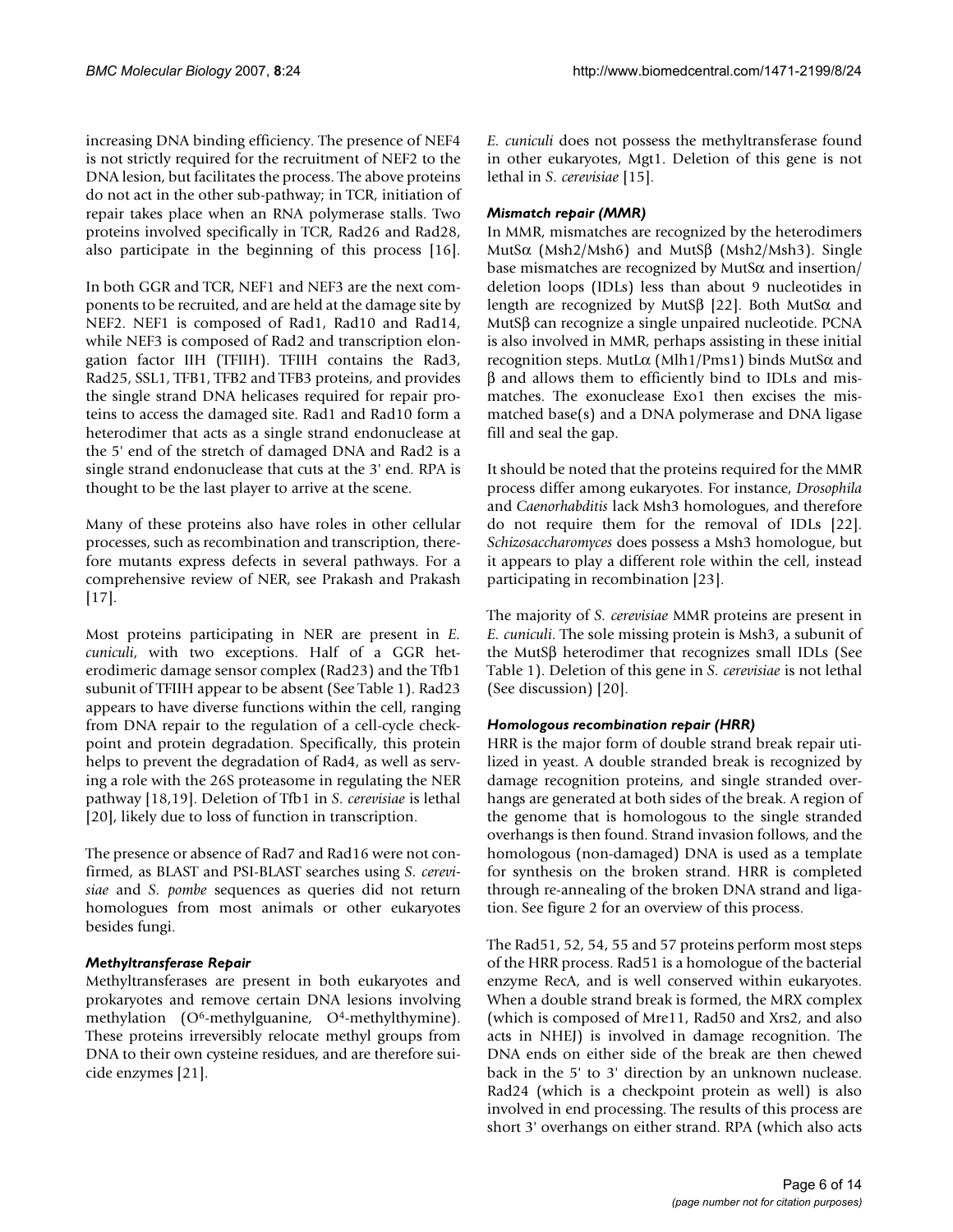

#### Figure 2

**The homologous recombination repair pathway**. (See text for explanation.) Blue proteins are present in *E. cuniculi*; all others are absent. Newly synthesized DNA is indicated in grey. Although the MRX complex (Mre11/Rad50/Xrs2) acts in damage recognition in this pathway, it is not shown. (Modified from Aylon and Kupiec [24].)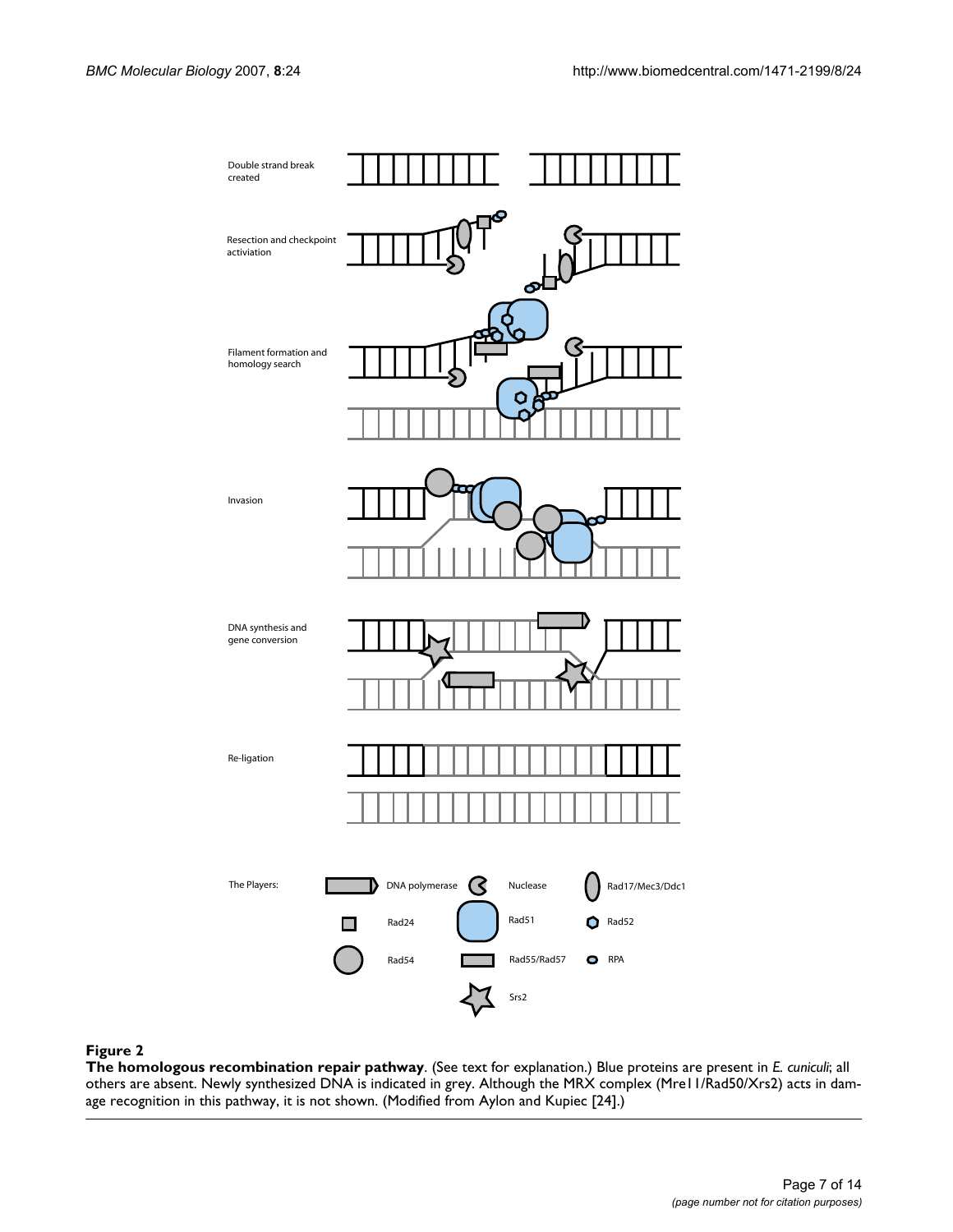in NER, as described above) then coats the overhangs. RPA is later replaced by Rad51, with the aid of Rad52, Rad55/Rad57, and very likely Rad54 as a genome-wide search for homologous sequences takes place. Strand invasion then occurs while the helicase Hpr5 removes Rad51 from the DNA. DNA is synthesized by an undetermined polymerase based on the donor template strands, and then ligated. Although the mechanism is not clear, it is evident that the Rad55/Rad57 complex is somehow involved in this last step. The Sgs1 helicase plays a specific role in the repair of double strand breaks generated by the stalling of a replication fork. For a review of HRR, see Aylon and Kupiec [24].

Three other signaling and damage sensor proteins are also involved in the HRR pathway, as well as the BER pathway and the NHEJ pathways. The Rad17/Med3/Ddc1 (9-1-1) complex triggers DNA damage checkpoints [25], and stimulates repair pathways [26] as well as various individual repair proteins, including DNA polymerase β [27], Rad51 [28] (HRR), Rad27 [29] (BER, NHEJ) and Cdc9 [30] (BER).

*E. cuniculi* lacks more than half of the proteins involved in the HRR pathway. Almost all steps of the process are affected by these losses (see discussion). Missing proteins include the Hpr5 helicase, Rad54 and Rdh54 (See Figure 2, Table 1). Rad24 and the 9-1-1 complex are all absent from the cell signaling pathways. *S. cerevisiae* single mutants lacking these proteins are viable [20], likely due to yeast's ability to use either double strand break repair pathway (HRR or NHEJ) to fix damaged DNA.

The presence or absence of Rad55 and Rad57 was not determined. Rad55 and Rad57 are paralogs of Rad51. PSI-BLAST searches using *S. cerevisiae* Rad55 and Rad57 proteins retrieve Rad51 in other fungi, therefore making it difficult to discern the presence of these proteins in *E. cuniculi*, which is related to fungi.

#### *Non-homologous end joining repair (NHEJ)*

NHEJ is the second form of double strand break repair that is a separate, though not completely independent pathway from HRR. In *S. cerevisiae* this method of double strand break repair plays a minor role compared to the HRR pathway. Upon double strand break formation, damage is recognized and both ends of the lesion are brought together through the action of several proteins. A minimal amount of DNA synthesis occurs, which is followed by ligation. As DNA on either side of the break may be degenerated before the break is repaired, the potential for information loss in this case is substantial [24].

The NHEJ process begins when the Ku complex (Ku70/ Ku80) binds either end of the double strand break (See Fig 3). These proteins are DNA-dependent protein kinases that also have a role in telomere maintenance. Once bound to the damaged site, the Ku complex is responsible for recruiting the MRX complex for the next stage in the repair process. The MRX complex is composed of Rad50 (an ATP binding protein), Mre11 (a 5'-3' exonuclease) and Xrs2 (responsible for aligning the MRX complex with the break site) [31]. Dnl4/Lif1 (a DNA ligase complex) is tethered to the break site by Xrs2 and the Ku complex. The DNA polymerase Pol4 and the structure-specific nuclease Rad27 are the last players to arrive at the scene, thus completing the repair complex.

All of the yeast NHEJ proteins are present in most eukaryotes, and the core of Ku70 and 80 is homologous to a smaller bacterial protein that performs the same function, thus indicating a large degree of conservation. For a review of this process, see Hefferin and Tomkinson [32].

*E. cuniculi* is missing nearly all NHEJ proteins. Absent proteins include Ku70, Ku80, Xrs2, Dnl4, and Pol4 (See Fig 3, Table 1). As is the case with single *S. cerevisiae* mutants for genes involved in the HRR pathway, most are viable [20] due to yeast's ability to rely on the other (HRR) double strand break repair pathway.

Although there are animal homologues of Lif1 and Xrs2 (Xrcc4 and Nbs1, respectively), BLASTP and PSI-BLAST searches using yeast proteins did not retrieve homologues in any organisms other than fungi. The presence or absence of these proteins is therefore not known.

#### *DNA polymerases*

DNA polymerases are essential for both genome replication and repair. There are several polymerases present in eukaryotic cells, all of which serve particular functions within the cell. The polymerases  $\alpha$ ,  $\delta$  and  $\varepsilon$  act in the process of genome replication, but also play roles in certain repair processes, notably NER and HRR. Polymerase γ acts solely within mitochondria, while all other polymerases are nuclear. Polymerase β is a specialized repair polymerase that is involved in BER and NHEJ. The polymerases ζ, η and Rev1 help prevent double stranded DNA breaks from forming during replication due to their ability to synthesize DNA through a lesion, where polymerases  $α$ ,  $δ$ and ε stall and dissociate from the replication fork [4].

Of the 8 polymerases identified in *S. cerevisiae* that have human counterparts (confirming that they are not fungal or ascomycete specific), *E. cuniculi* possesses 3: α, δ and ε (See Table 1). All three of these polymerases are necessary for viability in *S. cerevisiae*. All of the polymerases that are absent in *E. cuniculi* are utilized solely for repair or lesion bypass and are not essential for viability, likely because their function is replaced by other polymerases [20].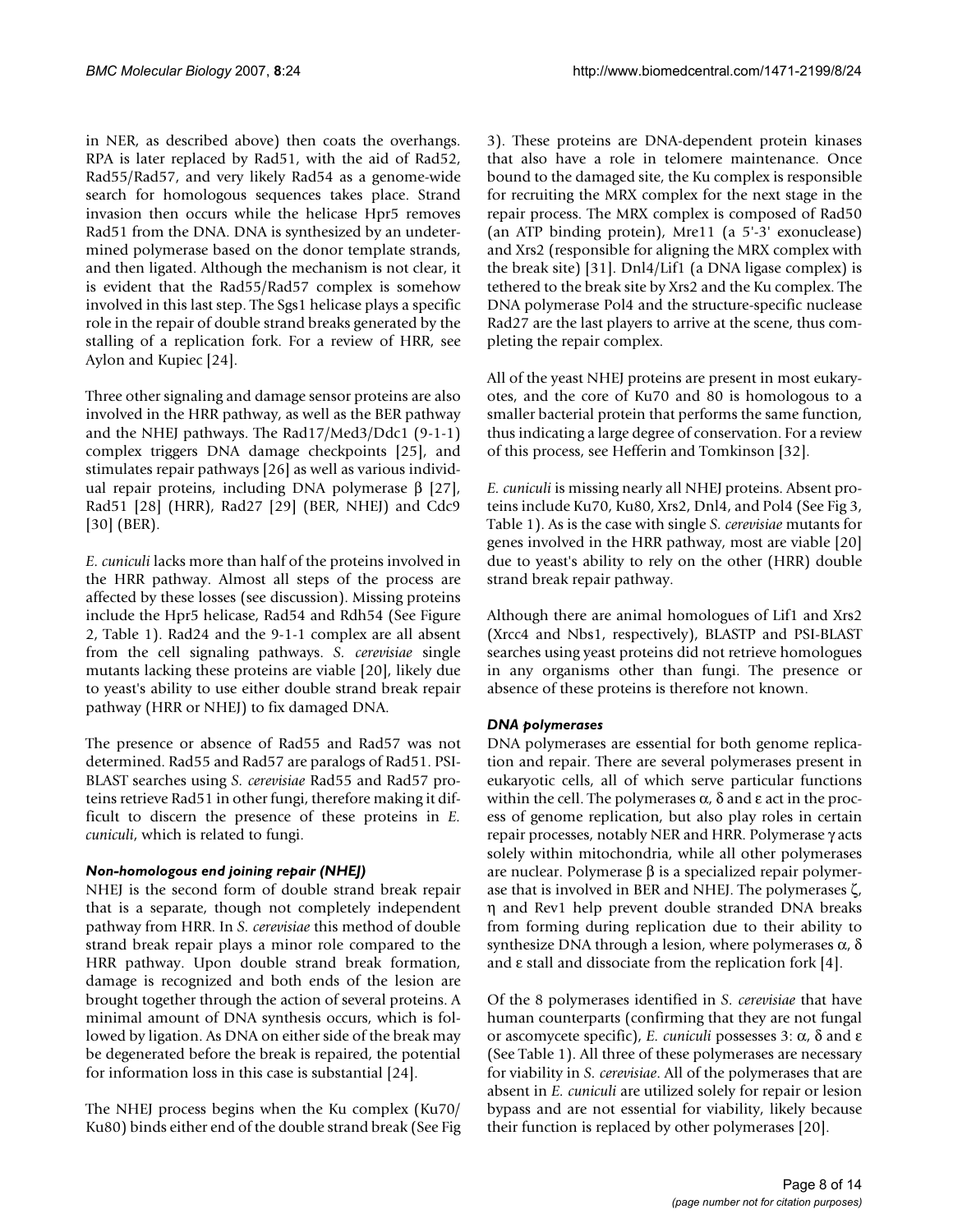

#### Figure 3

**The non-homologous end joining repair pathway**. (See text for explanation.) Blue proteins are present in *E. cuniculi*; all others are absent. Newly synthesized DNA is indicated in grey. (Modified from Hefferin and Tomkinson [32].)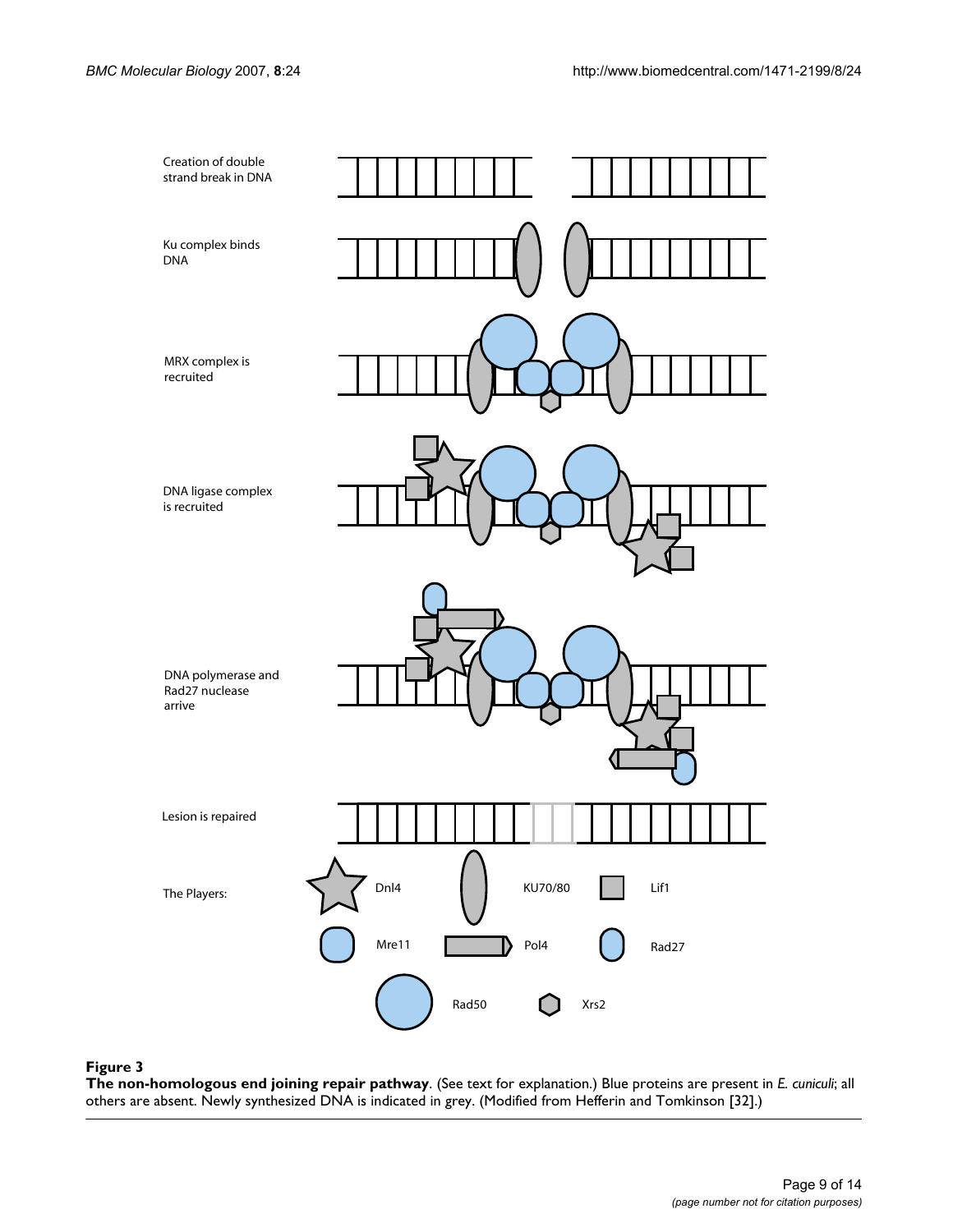# **Discussion**

In general, the consequences of genome reduction on DNA repair in *E. cuniculi* are most evident in the double strand break pathways. The single strand repair pathways have been less affected, but some are operating at a level of reduced complexity compared to *S. cerevisiae*.

## *Reduction in complexity of DNA repair*

*E. cuniculi*'s BER pathway lacks the DNA ligase Cdc9, DNA polymerase β and Mms4. Although deletion of Cdc9 is lethal in *S. cerevisiae* [20], the role of this protein is likely filled by another ligase. This is not unusual in *S. cerevisiae*, as several enzymes are sometimes able to act on the same substrate. For example, in the HRR pathway, the polymerase and nuclease have not yet been defined, likely because different combinations of polymerases and nucleases are capable of performing the required functions of this pathway [24]. The absence of DNA polymerase β could indicate that most BER in *E. cuniculi* is carried out via the long patch pathway, where DNA is synthesized by the polymerases  $\delta$  and ε. The use of one BER pathway over another is common in eukaryotes; studies have indicated that in yeast, long patch BER is carried out preferentially instead of short patch BER, whereas in humans, the reverse is true [13]. The absence of Mms4 is not likely to have serious ramifications for BER in *E. cuniculi*. The Mus81-Mms4 endonuclease processes 3' ends of nicked DNA to prepare for DNA synthesis. However, its role is predicted to be minor, and somewhat overlapping with that of the Rad1- Rad10 endonuclease, which is present [12].

The NER pathway is missing a core TFIIH component and the Rad23 subunit of the Rad4/Rad23 damage recognition complex. TFIIH is composed of a ring containing the three Tfb proteins (Tfb1, Tfb2, and Tfb3), which serve to tether the functional parts of the complex: the helicases Rad3 and Rad25 [33]. Since transcription must occur in *E. cuniculi*, it is difficult to predict exactly how the absence of these proteins would affect this organism, as deletion of Tfb1 is lethal in *S. cerevisiae*. Complete absence of this protein is difficult to reconcile with the Tfb ring's essential functions, as well as the presence of the two other ring components (See below). However, it is not unreasonable to assume that the absence of Tfb1 would likely lead to a reduction in the efficiency of this repair process, particularly when Rad23 also appears to be absent.

*E. cuniculi* also lacks Msh3, which interacts with Msh2 to form MutSβ, which recognizes insertion or deletion loops (IDLs) in the MMR pathway. In *S. cerevisiae*, deletion of Msh3 is not lethal, but mutants are slightly more prone to frameshift mutations [15]. Although the MutSβ heterodimer is present in *S. cerevisiae*, *Schizosaccharomyces*, humans and *Arabidopsis*, its presence is not ubiquitous among eukaryotes. *Drosophila* and *Caenorhabditis* lack

Msh3, where it appears that the MutS $\alpha$  complex is able to recognize both mismatches and insertion or deletion loops [22].

*Drosophila* and *Caenorhabditis* are able to effectively perform MMR in the absence of Msh3, which is the sole missing protein in *E. cuniculi*. Therefore, it is very likely that this pathway operates in *E. cuniculi* in a similar manner to these organisms, whose MMR systems are fully functional.

The absence of the DNA methyltransferase Mgt1 suggests that *E. cuniculi* is able to employ other methods to remove O6-methylguanine from its DNA. In the bacterium *Escherichia coli*, O6-methylguanine can be removed by both the NER and the methyltransferase mechanisms [34], therefore it is likely that *E. cuniculi* has simply dispensed with one of two parallel pathways.

# *DNA polymerases and repair*

Eukaryotes and prokaryotes possess many specialized DNA polymerases to accomplish specific tasks within the cell. Some of these polymerases are involved in genome replication, while others act solely in repair processes.

*E. cuniculi* possesses only three DNA polymerases (α, δ and ε) of the 8 present in *S. cerevisiae*. All of these polymerases are involved in standard genome replication, while polymerase δ also plays a role in BER, NER, MMR and in bypassing DNA lesions [4]. Polymerase ε is required for BER and probably NER. Polymerases α, δ and ε are all likely utilized in HRR [4]. *E. cuniculi* lacks polymerase β, which is utilized in a variety of repair pathways and polymerases ζ and η, which are used for errorprone and error-free DNA synthesis across lesions, respectively [4]. *E. cuniculi* also lacks the mitochondrial DNA polymerase γ.

*S. cerevisiae* mutants lacking polymerase β display a high frequency of recombination and sensitivity to methyl methanesulfonate (MMS). Rev1 mutants display decreased revertibility, while polymerase η mutants have a heightened sensitivity to UV radiation. Conversely, polymerase ζ deletion mutants resist UV mutagenesis. Cells lacking polymerase γ lose their mitochondrial DNA [15], however microsporidian mitochondria (mitosomes) are highly reduced and it is unlikely that they possess autonomous DNA [35]. The phenotype of a *S. cerevisiae* cell lacking several polymerases is not known, but one could speculate that such cells would display a higher frequency of double stranded DNA breaks generated during replication due to a lack of translesion polymerases.

# *Double strand break repair in* **E. cuniculi**

The fact that most of the NHEJ repair proteins appear to be absent in *E. cuniculi* is perhaps not overly surprising, as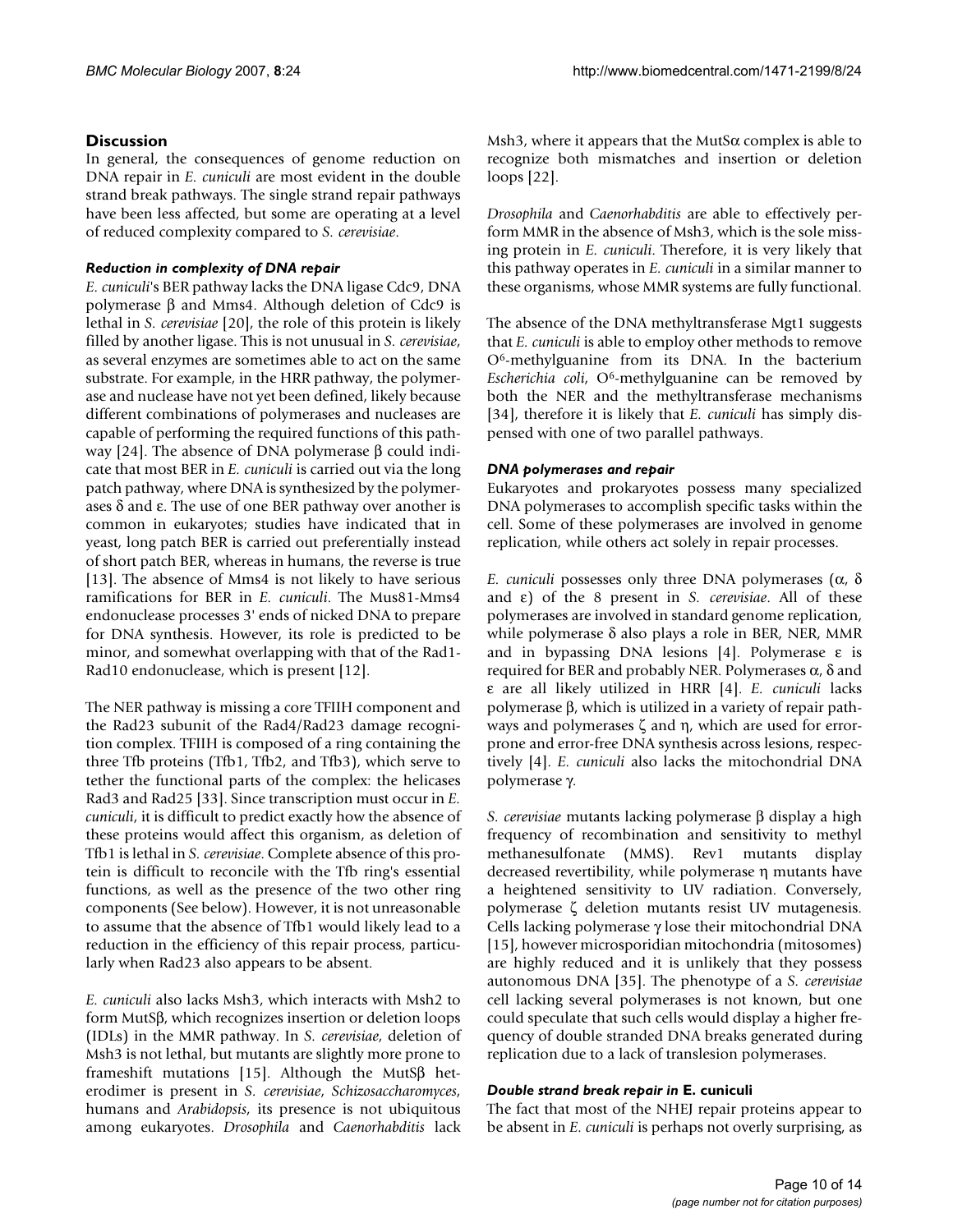this method of double strand break repair appears to be a back-up method in yeast [24]. (Note that this preference is not strictly maintained throughout eukaryotic life. Humans, for example, use NHEJ as the primary pathway [1].) *E. cuniculi*'s genome is known to be highly reduced compared to that of *S. cerevisiae*. Therefore, it seems logical that the first genes to be deleted from a genome undergoing reduction would be those encoding proteins that act in back-up pathways.

Of key interest is the lack of Ku proteins (Ku70 and Ku80) in *E. cuniculi*. These proteins play a pivotal role in NHEJ; they are involved in recognizing double strand break sites and in recruiting other repair factors to the break site. Not only is their function key, but they are present in archaebacteria, bacteria and eukaryotes. The core of the Ku proteins is largely conserved from prokaryotes to eukaryotes [32]. However, the absence of these proteins in *E. cuniculi* is not entirely unique, as we were also unable to identify Ku proteins in the genome of the human parasite *Plasmodium*, nor has it been recognized in *Trichomonas* [36].

Dispensing with a backup double strand break repair pathway during genome reduction would stand to reason if the primary repair pathway was retained, however, this is also highly questionable. *E. cuniculi* also lacks over half of the HRR proteins that are present in yeast (See Table 1).

The DNA helicase Hpr5, Rad54, Rdh54 and the checkpoint/DNA end-processing Rad24 are among the proteins that appear to be absent from the HRR pathway. Hpr5 plays a cryptic role in HRR, as *S. cerevisiae* deletion mutants have hyperrecombination phenotypes [37], and the protein was therefore assumed to be a negative regulator of the process. However, recent work by Aylon et al. [38] has shown that Hpr5 is intimately involved in commitment to gene conversion, which must take place before recombination can occur. Rdh54 is a Rad54 homolog that participates in interhomologue gene conversion and meiosis [39], while Rad54 is a chromatin remodeling protein that has been implicated in strand invasion and the removal of repair proteins from DNA after HRR has taken place [40]. In addition to functioning as a checkpoint protein, Rad24 also plays a role in the resection and recombination processes [41].

It is possible that the functions of Rad55 and Rad57 (which are potentially absent) are carried out by Rad51, as all three proteins are homologues of the bacterial protein RecA. This is a distinct possibility, as Rad55 and Rad57 appear to act in concert with Rad51 during the HRR process [24].

Although the Rad51, Rad52 and Sgs1 proteins are present in *E. cuniculi*, it is not known whether HRR can take place

in the absence of all other HRR components. It is difficult to imagine this process occurring in the absence of DNA resection (Rad24), strand invasion (Rad54) and gene conversion (Hpr5 and Rdh54).

Therefore, *E. cuniculi* appears to have drastically reduced both mechanisms for double strand break repair. Although *E. cuniculi*'s genome contains very few duplicate genes (regions of homologous sequence) to use as templates for DNA synthesis in HRR, both *S. cerevisiae* [42] and mammals [43] prefer to use sister chromatids rather than homologous sequences (on the same or different chromosomes) for this process. As *E. cuniculi* is likely diploid [44] (as are yeast and mammals), it is reasonable to assume that this preference would exist in this organism as well.

Given that such a large number of genes involved in both double strand break repair pathways are absent, it is curious that some of these genes have been retained. When one looks closely at the functions of these genes, it is evident that they all play roles in other critical biological processes. Mre11 and Rad50, both members of the MRX complex (found in both double strand break repair pathways), are also involved in telomere maintenance and the generation of meiotic double strand breaks [45,46]. Rad27 is a nuclease that is implicated in the processing of Okazaki fragments during replication [47].

All of the proteins belonging to the HRR pathway that are present in *E. cuniculi* are also involved in meiosis [45]. Although sexual reproduction has not been observed in *E. cuniculi*, it does contain three of the seven core meiosisspecific genes (*Hop2*, *Mnd1* and *Spo11*), as discussed in Ramesh et al. [[48\]](#page-13-0), and there is evidence that it may possess a mating type locus [\[49](#page-13-1)]. Sexual reproduction has also been observed in numerous other microsporidia [5], therefore there is little reason to suspect that *E. cuniculi* is an exception. As a large number of proteins involved in the HRR pathway are absent in *E. cuniculi*, the repair functions of the remaining proteins are unknown. It is possible that they have been retained because of their role in meiosis.

# *Potential consequences for* **E. cuniculi**

Reductions within the DNA repair pathways have led to two fundamentally different outcomes: reduced complexity by loss of a few proteins (NER, MMR, BER) and drastic losses of half or more proteins involved in a pathway (methyltransferase repair, HRR and NHEJ). Although an organism may be able to tolerate a somewhat sloppy repair system, it is difficult to imagine how the organism could exist without any means to mend double-strand DNA breaks, especially given their frequency during meiosis and mitosis. *E. cuniculi* must, therefore, utilize some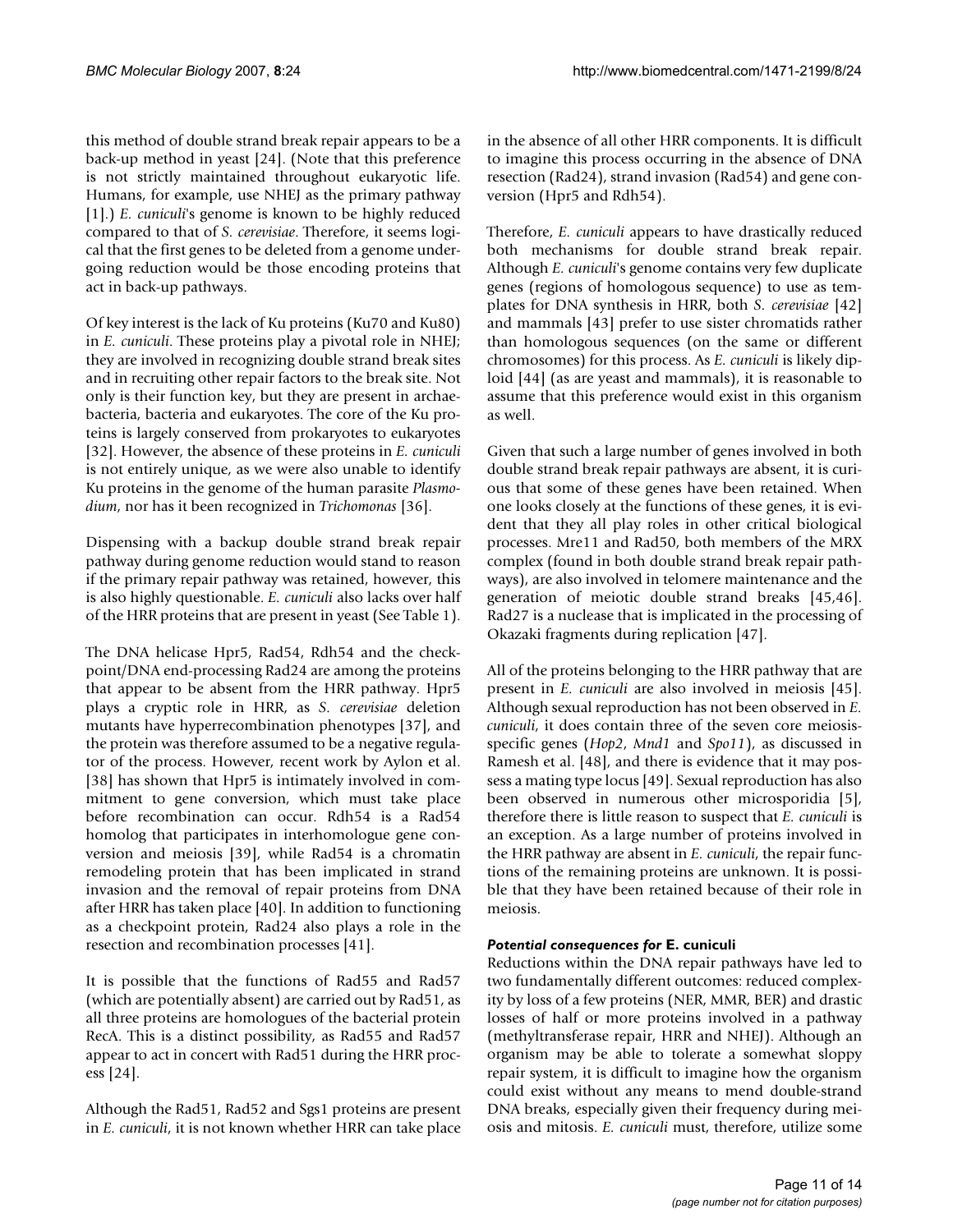other form of double strand break repair, or contain such highly divergent copies of most NHEJ and HRR proteins that they were impossible to identify in this study.

Along with many of the proteins that carry out the work of repair, *E. cuniculi* has lost several proteins that participate in cell signaling and cycle control. The 9-1-1 signaling complex is absent, which has been proposed to play a role in the signaling cascade leading to cell cycle arrest and apoptosis [50]. Both the Ku and MRX complexes are also involved in cell cycle control, although their roles are not well defined [51]. Loss of coordination of cellular activities could result from the absence of these proteins.

In addition to their role in repair, the Ku proteins protect telomeres from degradation and help to control telomerase activity [52]. As *E. cuniculi* houses eleven chromosomes that contain telomeres [44], and encodes the catalytic subunit of the telomerase enzyme [6], this organism must have developed an alternate method to maintain its telomeres, or it would suffer extreme telomere attrition.

Like the Ku proteins, the DNA ligase Cdc9 performs several functions as well. It plays a role in recombination and in the ligation of Okazaki fragments during replication [53], therefore, it is possible that these processes are somewhat impaired.

The reduction that is observed within the DNA repair pathways is similar to that observed throughout *E. cuniculi*'s genome, as this organism lacks many proteins that participate in diverse biosynthetic pathways. In this way, the genome of *E. cuniculi* is very similar to those of many endosymbiotic and parasitic bacteria. *Buchnera aphidicola* has also lost many DNA repair genes during the process of genome reduction; indeed it has been proposed that it was this lack of DNA repair genes that allowed *Buchnera*'s genome to become so small in the first place [54].

We cannot rule out the possibility that our bioinformatics tools were unsuccessful in locating highly divergent proteins that act in the DNA repair processes. It is also possible that in some cases, other non-homologous proteins carry out essential functions to replace absent proteins (ie. Tfb1 in NER). Such proteins may still be identified, as roughly half of *E. cuniculi*'s genome consists of hypothetical proteins [6]. Another potential explanation for this lack of biosynthetic machinery is that *E. cuniculi* is able to import many of the products of these pathways from the host's cytoplasm (ie., ATP) [5]. However, it seems unlikely that this would be the case for DNA repair proteins, as protein uptake has not been documented in microsporidia, and these proteins would have to be targeted to

the nucleus in order for them to function. For the moment, double strand break repair in *E. cuniculi* will remain a mystery.

# **Conclusion**

Our survey of *E. cuniculi*'s DNA repair genes indicates that the process of genome reduction has affected all major DNA repair pathways. All of the single strand repair pathways (BER, NER and MMR) have lost at least one component, indicating that these pathways are less complex than in *S. cerevisiae*, and could be less efficient. All replicative DNA polymerases are present in *E. cuniculi*, although the specialized repair polymerases are absent. The absence of these enzymes could lead to inefficient DNA damage repair and creation of double stranded DNA breaks that are not easily repaired. Surprisingly, more than half of the proteins participating in both double strand break repair pathways (HRR and NHEJ) and the sole component involved in methyltransferase repair are absent in *E. cuniculi*. The proteins that remain are all involved in additional cellular functions (such as meiosis).

# **Methods**

### *Identification of DNA repair pathway components in* **S. cerevisiae** *and data mining in* **E. cuniculi**

Components of the six major DNA repair pathways were gathered from recent literature and supplemented with data from the *Saccharomyces* genome database [15]. Refer to Table 1 for a list of genes involved in each pathway and the DNA polymerase subunits and references.

Amino acid sequences of DNA repair proteins from *S. cerevisiae* (Table 1) were collected from NCBI GENBANK, and compared to *E. cuniculi*'s protein and nucleotide data using BLASTP and TBLASTN [55]. In instances where a *Schizosaccharomyces pombe* homologue to an *S. cerevisiae* protein existed that was more conserved among eukaryotes than the *S. cerevisiae* protein itself, the *S. pombe* sequence was used in the BLAST searches. (These proteins are indicated with asterixes in Table 1 and *S. pombe* protein ID numbers are given).

In most instances, BLASTP searches were sufficient to identify putative *E. cuniculi* homologues. In cases where no significant results (significance was defined arbitrarily as an e-value of 10-5 or less) were produced from the initial BLASTP analysis, the PSI-BLAST algorithm was used. Homologues of the *S. cerevisiae* protein were identified in all available eukaryotic protein data to construct a position-specific scoring matrix [55]. Up to six iterations were run in cases where no significant *E. cuniculi* alignment was found. In order to rule out similarity by chance, the identities of putative homologues detected in *E. cuniculi* were confirmed by comparing them to GENBANK's *S. cerevisiae* protein database using BLASTP. Homology was inferred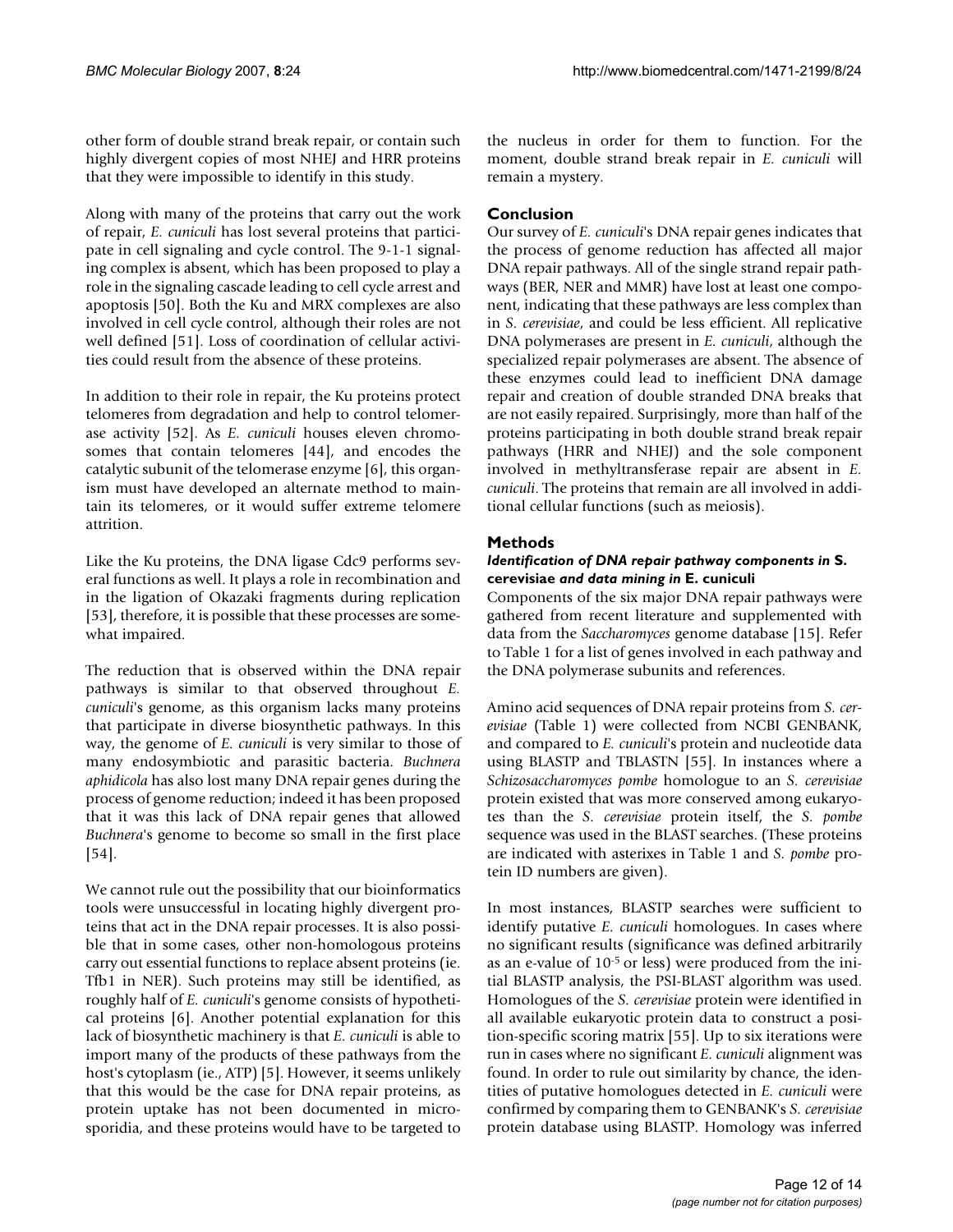when this search recovered the *S. cerevisiae* protein that was used for the initial *E. cuniculi* search as the top hit.

In many instances, BLAST searches in *E. cuniculi* confirmed annotations of DNA repair genes and polymerases by Katinka et al. [6].

A brief examination of the number of interaction partners of each protein in *S. cerevisiae* was conducted using data from the online Database of Interacting Proteins (DIP) [56]. Proteins that are absent in *E. cuniculi* do not have a significantly different number of interaction partners from proteins that are present. (Data not shown.)

### **Authors' contributions**

EEG conceived of the study, performed data mining and analyses and drafted the manuscript. NMF assisted in analyses and made critical contributions to the manuscript. Both authors read and approved the final manuscript.

### **Acknowledgements**

We would like to thank P. Keeling and R. Lee for helpful comments on the manuscript. EEG's work is supported by a Canada Graduate Scholarship from NSERC and research in the Fast lab is funded by NSERC Discovery Grant No. 262988 to NMF.

#### **References**

- 1. Taylor EM, Lehmann AR: **[Review: Conservation of eukaryotic](http://www.ncbi.nlm.nih.gov/entrez/query.fcgi?cmd=Retrieve&db=PubMed&dopt=Abstract&list_uids=9737531) [DNA repair mechanisms.](http://www.ncbi.nlm.nih.gov/entrez/query.fcgi?cmd=Retrieve&db=PubMed&dopt=Abstract&list_uids=9737531)** *Int J Radiat Biol* 1998, **74:**277-286.
- 2. Fleck O, Nielsen O: **[DNA repair.](http://www.ncbi.nlm.nih.gov/entrez/query.fcgi?cmd=Retrieve&db=PubMed&dopt=Abstract&list_uids=14730007)** *J Cell Sci* 2004, **117:**515-517.
- 3. Hopfner KP, Putnam CD, Tainer JA: **DNA double-strand break repair from head to tail.** *Curr Opin Struc Biol* 2002, **12:**115-122.
- 4. Hubscher U, Nasheuer HP, Syvaoja JE: **[Eukaryotic DNA polymer](http://www.ncbi.nlm.nih.gov/entrez/query.fcgi?cmd=Retrieve&db=PubMed&dopt=Abstract&list_uids=10694886)[ases, a growing family.](http://www.ncbi.nlm.nih.gov/entrez/query.fcgi?cmd=Retrieve&db=PubMed&dopt=Abstract&list_uids=10694886)** *Trends Biochem Sci* 2000, **25:**143-147.
- 5. Wittner M, Weiss LM: *The Microsporidia and Microsporidosis* Washington, D. C.: ASM Press; 1999.
- 6. Katinka MD, Duprat S, Cornillot E, Metenier G, Thomarat F, Prensier G, Barbe V, Peyretaillade E, Brottier P, Wincker P, Delbac F, El Alaoui H, Peyret P, Saurin W, Gouy M, Weissenbach J, Vivares C: **Genome sequence and gene compaction of the eukaryote parasite** *Encephalitozoon cuniculi***[.](http://www.ncbi.nlm.nih.gov/entrez/query.fcgi?cmd=Retrieve&db=PubMed&dopt=Abstract&list_uids=11719806)** *Nature* 2001, **414:**450-453.
- 7. Hirt RP, Healey B, Vossbrinck CR, Canning EU, Embley TM: **A mitochondrial Hsp70 orthologue in** *Varimorpha necatrix* **[: Molecu](http://www.ncbi.nlm.nih.gov/entrez/query.fcgi?cmd=Retrieve&db=PubMed&dopt=Abstract&list_uids=9382838)[lar evidence that microsporidia once contained](http://www.ncbi.nlm.nih.gov/entrez/query.fcgi?cmd=Retrieve&db=PubMed&dopt=Abstract&list_uids=9382838) [mitochondria.](http://www.ncbi.nlm.nih.gov/entrez/query.fcgi?cmd=Retrieve&db=PubMed&dopt=Abstract&list_uids=9382838)** *Curr Biol* 1997, **7:**995-998.
- 8. Keeling P|: [Congruent evidence from alpha-tubulin and beta](http://www.ncbi.nlm.nih.gov/entrez/query.fcgi?cmd=Retrieve&db=PubMed&dopt=Abstract&list_uids=12684019)**[tubulin gene phylogenies for a zygomycete origin of micro](http://www.ncbi.nlm.nih.gov/entrez/query.fcgi?cmd=Retrieve&db=PubMed&dopt=Abstract&list_uids=12684019)[sporidia.](http://www.ncbi.nlm.nih.gov/entrez/query.fcgi?cmd=Retrieve&db=PubMed&dopt=Abstract&list_uids=12684019)** *Fungal Genet Biol* 2003, **38:**298-309.
- 9. Fischer WM, Palmer JD: **[Evidence from small-subunit ribosomal](http://www.ncbi.nlm.nih.gov/entrez/query.fcgi?cmd=Retrieve&db=PubMed&dopt=Abstract&list_uids=15923129) [RNA sequences for a fungal origin of microsporidia.](http://www.ncbi.nlm.nih.gov/entrez/query.fcgi?cmd=Retrieve&db=PubMed&dopt=Abstract&list_uids=15923129)** *Mol Phylogenet Evol* 2005, **36:**606-622.
- 10. James TY, Kauff F, Schoch CL, Matheny PB, Hofstetter V, Cox CJ, Celio G, Gueidan C, Fraker E, Miadlikowska J, Lumbsch HT, Rauhut A, Reeb V, Arnold EA, Amtoft A, Stajich JE, Hosaka K, Sung GH, Johnson D, O'Rourke B, Crockett M, Binder M, Curtis JM, Slot JC, Wang Z, Wilson AW, Schüler A, Longcore JE, O'Donnell K, Mozley-Standridge S, Porter D, Letcher PM, Powell MJ, Taylor JW, White MM, Griffith GW, Davies DR, Humber RA, Morton JB, Sugiyama J, Rossman AY, Rogers JD, Pfister DH, Hewitt D, Hansen K, Hambleton S, Shoemaker RA, Kohlmeyer J, Volkmann-Kohlmeyer B, Spotts RA, Serdani M, Crous PW, Hughes KW, Matsuura K, Langer E, Langer G, Untereiner WA, Lücking R, Büdel B, Geiser DM, Aptroot A, Diederich P, Schmitt I, Schultz M, Yahr R, Hibbett DS, Lutzoni F, McLaughlin DJ, Spatafora JW, Vilgalys R: **[Reconstructing the early](http://www.ncbi.nlm.nih.gov/entrez/query.fcgi?cmd=Retrieve&db=PubMed&dopt=Abstract&list_uids=17051209) [evolution of fungi using a six-gene phylogeny.](http://www.ncbi.nlm.nih.gov/entrez/query.fcgi?cmd=Retrieve&db=PubMed&dopt=Abstract&list_uids=17051209)** *Nature* 2006, **443:**818-822.
- 11. Krokan HE, Standal R, Slupphaug G: **[DNA glycosylases in the base](http://www.ncbi.nlm.nih.gov/entrez/query.fcgi?cmd=Retrieve&db=PubMed&dopt=Abstract&list_uids=9224623) [excision repair of DNA.](http://www.ncbi.nlm.nih.gov/entrez/query.fcgi?cmd=Retrieve&db=PubMed&dopt=Abstract&list_uids=9224623)** *Biochem J* 1997, **325:**1-16.
- 12. Boiteux S, Guillet M: **Abasic sites in DNA: Repair and biological consequences in** *Saccharomyces cerevisiae***[.](http://www.ncbi.nlm.nih.gov/entrez/query.fcgi?cmd=Retrieve&db=PubMed&dopt=Abstract&list_uids=14697754)** *DNA Repair* 2004, **3:**1-12.
- 13. Kelley M, Kow YW, Wilson DM 3rd: **[Disparity between DNA](http://www.ncbi.nlm.nih.gov/entrez/query.fcgi?cmd=Retrieve&db=PubMed&dopt=Abstract&list_uids=12566294) [base excision repair in yeast and mammals: Translational](http://www.ncbi.nlm.nih.gov/entrez/query.fcgi?cmd=Retrieve&db=PubMed&dopt=Abstract&list_uids=12566294) [implications.](http://www.ncbi.nlm.nih.gov/entrez/query.fcgi?cmd=Retrieve&db=PubMed&dopt=Abstract&list_uids=12566294)** *Cancer Res* 2003, **63:**549-554.
- Sung J, Demple B: **[Roles of base excision repair subpathways in](http://www.ncbi.nlm.nih.gov/entrez/query.fcgi?cmd=Retrieve&db=PubMed&dopt=Abstract&list_uids=16623699) [correcting oxidized abasic sites in DNA.](http://www.ncbi.nlm.nih.gov/entrez/query.fcgi?cmd=Retrieve&db=PubMed&dopt=Abstract&list_uids=16623699)** *FEBS J* 2006, **273:**1620-1629.
- 15. *Saccharomyces* **genome database** [[http://www.yeastge](http://www.yeastgenome.org/) [nome.org/\]](http://www.yeastgenome.org/)
- 16. van den Boom V, Jaspers NGJ, Vermeulen W: **[When machines get](http://www.ncbi.nlm.nih.gov/entrez/query.fcgi?cmd=Retrieve&db=PubMed&dopt=Abstract&list_uids=12210513) [stuck- obstructed RNA polymerase II: Displacement, degra](http://www.ncbi.nlm.nih.gov/entrez/query.fcgi?cmd=Retrieve&db=PubMed&dopt=Abstract&list_uids=12210513)[dation or suicide.](http://www.ncbi.nlm.nih.gov/entrez/query.fcgi?cmd=Retrieve&db=PubMed&dopt=Abstract&list_uids=12210513)** *BioEssays* 2002, **24:**780-784.
- 17. Prakash S, Prakash L: **[Nucleotide excision repair in yeast.](http://www.ncbi.nlm.nih.gov/entrez/query.fcgi?cmd=Retrieve&db=PubMed&dopt=Abstract&list_uids=10915862)** *Mutat Res* 2000, **451:**13-24.
- 18. Gillette TG, Yu S, Zhou Z, Waters R, Johnston SA, Reed SH: **[Distinct](http://www.ncbi.nlm.nih.gov/entrez/query.fcgi?cmd=Retrieve&db=PubMed&dopt=Abstract&list_uids=16675952) [functions of the ubiquitin-proteasome pathway influence](http://www.ncbi.nlm.nih.gov/entrez/query.fcgi?cmd=Retrieve&db=PubMed&dopt=Abstract&list_uids=16675952) [nucleotide excision repair.](http://www.ncbi.nlm.nih.gov/entrez/query.fcgi?cmd=Retrieve&db=PubMed&dopt=Abstract&list_uids=16675952)** *EMBO J* 2006, **25:**2529-2538.
- 19. van Laar T, van der Eb AJ, Terleth C: **[A role for Rad23 proteins in](http://www.ncbi.nlm.nih.gov/entrez/query.fcgi?cmd=Retrieve&db=PubMed&dopt=Abstract&list_uids=11804604) [26S proteasome-dependent protein degradation?](http://www.ncbi.nlm.nih.gov/entrez/query.fcgi?cmd=Retrieve&db=PubMed&dopt=Abstract&list_uids=11804604)** *Mutat Res* 2002, **499:**53-61.
- 20. Giaver G, Chu AM, Ni L, Connelly C, Riles L, Véronneau S, Dow S, Lucau-Danila A, Anderson K, André B, Arkin AP, Astromoff A, El Bakkoury M, Bangham R, Benito R, Brachat S, Campanaro S, Curtiss M, Davis K, Deutschbauer A, Entian KD, Flaherty P, Foury F, Garfinkel DJ, Gerstein M, Gotte D, Güldener U, Hegemann JH, Hempel S, Herman Z, Jaramillo DF, Kelly DE, Kelly SL, Kötter P, LaBonte D, Lamb DC, Lan N, Liang H, Liao H, Liu L, Luo C, Lussier M, Mao R, Menard P, Ooi SL, Revuelta JL, Roberts CJ, Rose M, Ross-Macdonald P, Scherens B, Schimmack G, Shafer B, Shoemaker DD, Sookhai-Mahadeo S, Storms RK, Strathern JN, Valle G, Voet M, Volckaert G, Wang C, Ward TR, Wilhelmy J, Winzeler EA, Yang Y, Yen G, Youngman E, Yu K, Bussey H, Boeke JD, Snyder M, Philippsen P, Davis RW, Johnston M: **Functional profiling of the** *Saccharomyces cerevisiae* **[genome.](http://www.ncbi.nlm.nih.gov/entrez/query.fcgi?cmd=Retrieve&db=PubMed&dopt=Abstract&list_uids=12140549)** *Nature* 2002, **418:**387-391.
- 21. Sassanfar M, Samson L: **Identification and preliminary characterization of an O6-methylguanine DNA repair methyltransferase in the yeast** *Saccharomyces cerevisiae***[.](http://www.ncbi.nlm.nih.gov/entrez/query.fcgi?cmd=Retrieve&db=PubMed&dopt=Abstract&list_uids=2403555)** *J Biol Chem* 1990, **265:**20-25.
- 22. Marti TM, Kunz C, Fleck O: **[DNA mismatch repair and muta](http://www.ncbi.nlm.nih.gov/entrez/query.fcgi?cmd=Retrieve&db=PubMed&dopt=Abstract&list_uids=11920679)[tion avoidance pathways.](http://www.ncbi.nlm.nih.gov/entrez/query.fcgi?cmd=Retrieve&db=PubMed&dopt=Abstract&list_uids=11920679)** *J Cell Physiol* 2002, **191:**28-41.
- Tornier C, Bessone S, Varlet I, Rudolph C, Darmon M, Fleck O: **Requirement for Msh6, but not for Swi4 (Msh3), in Msh2 dependent repair of base-base mismatches and mononucleotide loops in** *Schizosaccharomyces pombe***[.](http://www.ncbi.nlm.nih.gov/entrez/query.fcgi?cmd=Retrieve&db=PubMed&dopt=Abstract&list_uids=11333218)** *Genetics* 2001, **158:**65-75.
- 24. Aylon Y, Kupiec M: **[DSB repair: The yeast paradigm.](http://www.ncbi.nlm.nih.gov/entrez/query.fcgi?cmd=Retrieve&db=PubMed&dopt=Abstract&list_uids=15279765)** *DNA Repair* 2004, **3:**797-815.
- 25. Lisby M, Rothstein R: **[Localization of checkpoint and repair pro](http://www.ncbi.nlm.nih.gov/entrez/query.fcgi?cmd=Retrieve&db=PubMed&dopt=Abstract&list_uids=15989975)[teins in eukaryotes.](http://www.ncbi.nlm.nih.gov/entrez/query.fcgi?cmd=Retrieve&db=PubMed&dopt=Abstract&list_uids=15989975)** *Biochimie* 2005, **87:**579-589.
- 26. Brandt PD, Helt CE, Keng PC, Bambara RA: **The Rad9 protein enhances survival and promotes DNA repair following exposure to ionizing radiation.** *Biochem Bioph Res Co* 2006, **347:**232-237.
- Toueille M, El-Andaloussi N, Frouin I, Freire R, Funk D, Shevelev I, Friedrich-Heineken E, Villani G, Hottiger MO, Hubscher U: **The human Rad9/Rad1/Hus1 damage sensor clamp interacts with DNA polymerase beta and increases its DNA substrate utilization efficiency: Implications for DNA repair.** *Nucleic Acids Res* 2004, **22:**3316-3324.
- Pandita RK, Sharma GG, Laszlo A, Hopkins KM, Davey S, Chakhparonian M, Gupta A, Wellinger RJ, Zhang J, Powell SN, Roti JL, Lieberman HB, Pandita TK: **[Mammalian Rad9 plays a role in telomere sta](http://www.ncbi.nlm.nih.gov/entrez/query.fcgi?cmd=Retrieve&db=PubMed&dopt=Abstract&list_uids=16479004)[bility, S- and G2-phase-specific cell survival, and homologous](http://www.ncbi.nlm.nih.gov/entrez/query.fcgi?cmd=Retrieve&db=PubMed&dopt=Abstract&list_uids=16479004) [recombination repair.](http://www.ncbi.nlm.nih.gov/entrez/query.fcgi?cmd=Retrieve&db=PubMed&dopt=Abstract&list_uids=16479004)** *Mol Cell Biol* 2006, **26:**1850-1864.
- 29. Helt CE, Wang W, Keng PC, Bambara RA: **[Evidence that DNA](http://www.ncbi.nlm.nih.gov/entrez/query.fcgi?cmd=Retrieve&db=PubMed&dopt=Abstract&list_uids=15876866) [damage detection machinery participates in DNA repair.](http://www.ncbi.nlm.nih.gov/entrez/query.fcgi?cmd=Retrieve&db=PubMed&dopt=Abstract&list_uids=15876866)** *Cell Cycle* 2005, **4:**529-532.
- 30. Wang W, Lindsey-Boltz LA, Sancar A, Bambara RA: **[Mechanism of](http://www.ncbi.nlm.nih.gov/entrez/query.fcgi?cmd=Retrieve&db=PubMed&dopt=Abstract&list_uids=16731526) [stimulation of human DNA ligase I by the Rad9-Rad1-Hus1](http://www.ncbi.nlm.nih.gov/entrez/query.fcgi?cmd=Retrieve&db=PubMed&dopt=Abstract&list_uids=16731526) [checkpoint complex.](http://www.ncbi.nlm.nih.gov/entrez/query.fcgi?cmd=Retrieve&db=PubMed&dopt=Abstract&list_uids=16731526)** *J Biol Chem* 2006, **281:**20865-20872.